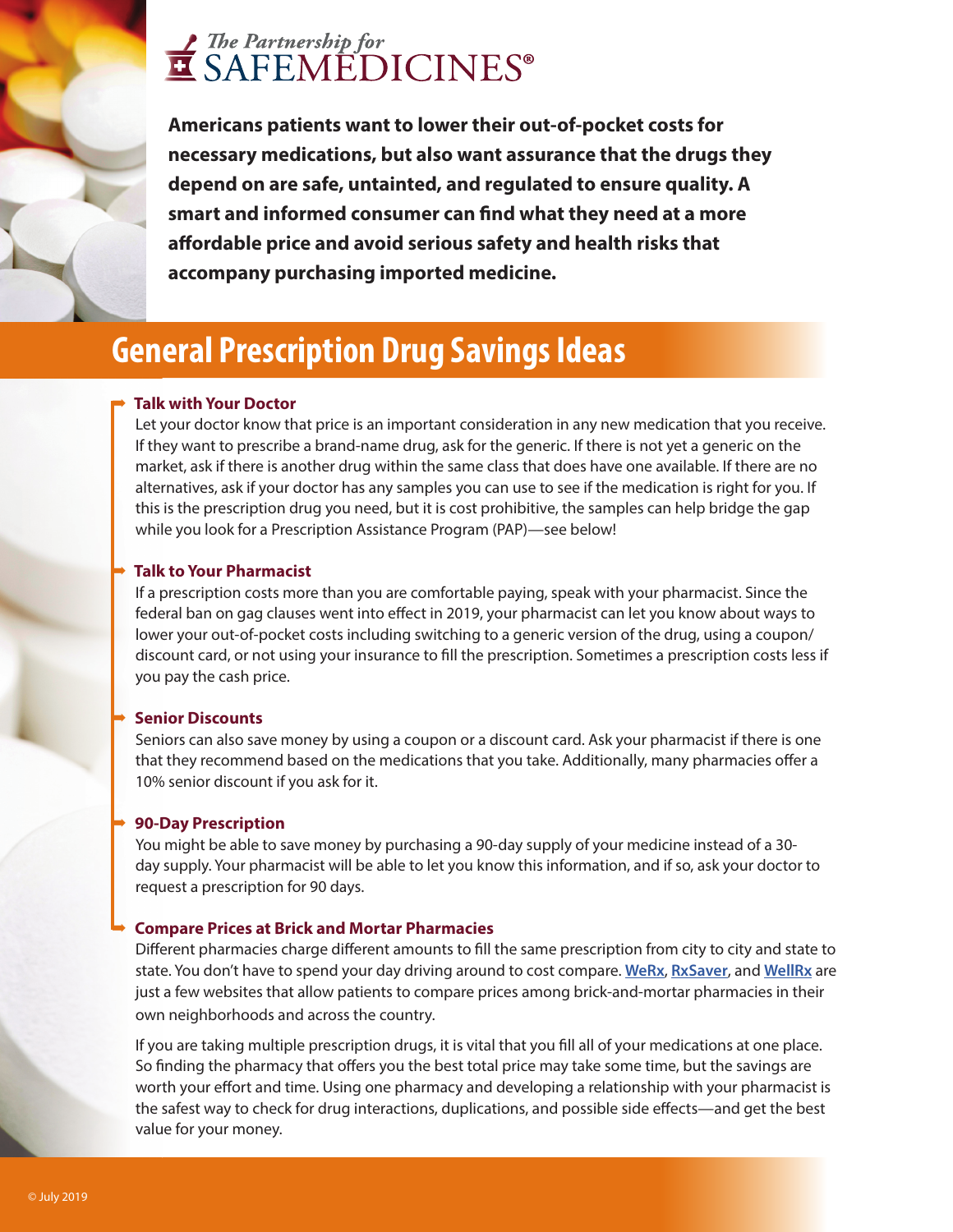### **How to Safely Purchase Medications Online**

While the Internet has made it easier than ever to find the best price on pretty much everything, it has also made it easy for unscrupulous people to sell counterfeit and unapproved drugs to unsuspecting customers. These scammers not only sell worthless fake pills, but they also use these fake online pharmacy websites to steal individuals' identities and infect computers with viruses. Buying prescription drugs online demands that consumers exercise a tremendous amount of caution.

The best way to know if an online pharmacy is legitimate is that the website address will end in .pharmacy. Any website that ends with this top-level domain (TLD) has and continues to prove to the National Association of Boards of Pharmacy (NABP) that they are properly licensed and follow applicable laws and business best practices. Ninety-five percent of online pharmacies are not able to meet this requirement. A list of all pharmacy websites that currently have a **.pharmacy** domain can be found at *https://safe.pharmacy/buying-safely/*.

## **Who Is NABP and Why Is a .pharmacy Domain a Big Deal?**

Founded in 1904, the National Association of Boards of Pharmacy (NABP) is an independent, international, and impartial association for the protection of public health made up of U.S. state appointed boards of pharmacy and other government pharmacy boards that provide licensing, regulation and law enforcement of state pharmacy laws. Members of NABP come from organizations representing each of the 50 states, the District of Columbia, Guam, Puerto Rico, the Virgin Islands, Bahamas, and all 10 Canadian provinces. All of these member boards are government regulatory agencies charged with protecting public safety by ensuring standards from the pharmacies and pharmacists in their areas.



The .Pharmacy Verified Websites Program identifies online pharmacies and pharmacy-related websites around the globe as safe and legitimate. Not just any company that sells prescription drugs can obtain a website that ends in .pharmacy. Only those that meet NABP's standards, which are also the standards of individual U.S. states as well as Canadian provinces, are given .pharmacy domains. Those pharmacies must be licensed locally, dispense prescription medications only with valid prescriptions, protect patient medical and financial information, and have no disciplinary actions.

**A review of 10,800 pharmacy websites by NABP found that nearly 97% failed to meet the pharmacy laws and standards required for those websites to receive .pharmacy domains.** For NABP to become a domain registrar, they needed to receive accreditation after proving that they had the operational, technical, and financial capacity necessary to effectively manage the top level domain, a much higher bar than just setting up a website. NABP runs .pharmacy so that consumers around the world can identify safe, legal, and ethical online pharmacies. Other organizations that verify online pharmacies cannot make this same claim.